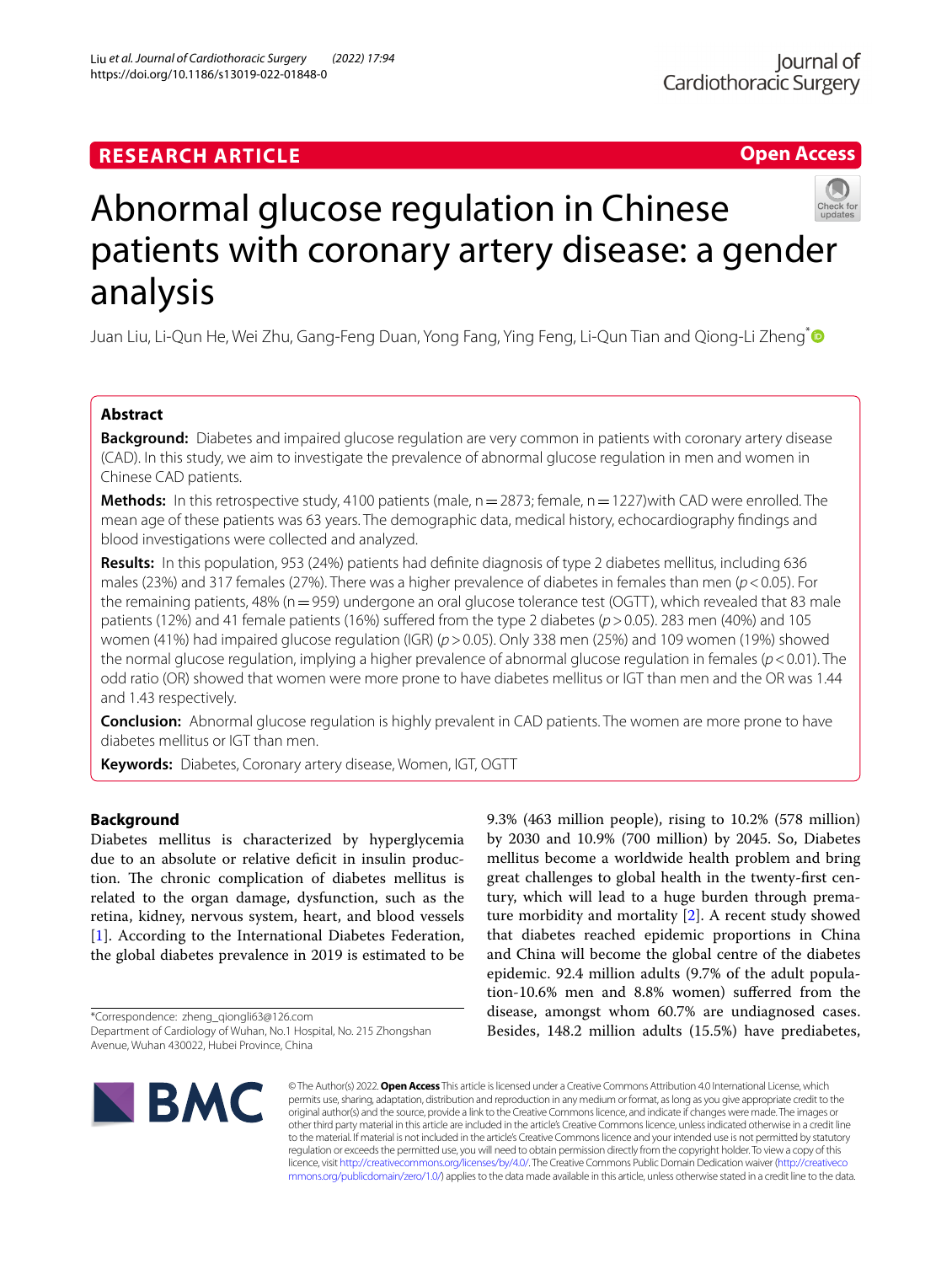which confers an increased risk for overt diabetes in later life (16.1% among men and 14.9% among women) [\[3](#page-8-2)].

Type 2 diabetes mellitus is a well known risk factor for morbidity and mortality of coronary artery disease (CAD) and acute coronary syndrome (ACS). The presence of diabetes signifcantly worsens the prognosis of CAD [[4–](#page-8-3)[7\]](#page-8-4). In addition, impaired glucose regulation (IGR), including IGT and impaired fasting glycemia (IFG), has atherogenic potential, which explains the increased risk for cardiovascular events in these patients  $[8-11]$  $[8-11]$ . In non-diabetic individuals, the risk of CAD is higher in men than women, but diabetes associated relative risk of CAD is significantly more in female than male  $[12-14]$  $[12-14]$  $[12-14]$ . Stuides showed that risk of death from CAD associated with type 2 diabetes was about 50% greater in women than in men [[15](#page-8-9)].

Therefore, knowledge about the prevalence of abnormal glucose regulation in CAD patients is of great importancefor initiating appropriate and prompt prevention, as well as therapeutic measures. In fact, many prospective and retrospective studies have been carried out  $[16-22]$  $[16-22]$  $[16-22]$ , which highlighted the elevated prevalence of abnormal glucose tolerance in CAD patients. However, on the difference of abnormal glucose regulation in male and female patients is still unclear. In this study, we will compare the prevalence of diabetes mellitus and IGR in male and female Chinese CAD patients.

# **Methods**

#### **Patients and data collection**

4100 patients, who were admitted in Wuhan No.1 Hospital, Wuhan, China during the period May 2008 to June 2011 were enrolled in this study. The demographic data, medical history, CAD diagnosis and treatment were collected. In addition, smoking history, blood pressure, lipid levels (total-, LDL- and HDL-cholesterol, triglycerides), blood glucose and echocardiographic fndings were also collected.

#### **Disease and diagnostic criteria**

CAD was classifed as stable angina pectoris, previous myocardial infarction (MI), unstable angina pectoris, acute ST-segment elevation MI (STEMI) and non-ST-segment elevation (NSTEMI). The latter three conditions were categorized under ACS. Stable angina pectoris is a clinical entity characterized by chest discomfort, which can radiate to left arm, jaw, shoulder or back, typically induced by exertion or emotional stress and relieved by rest or nitroglycerin. Diagnosis is confrmed by presence of myocardial ischemic changes in ECG, abnormal stress tests (scintigraphy, electrocardiography or echocardiography) or > 50% stenosis of the lumen diameter in any major coronary artery seen by coronary angiography [\[23](#page-8-12)]. Unstable angina pectoris is described as a clinical syndrome between stable angina and acute MI with main presentations being -angina at rest, new onset angina, and increasing angina [[24](#page-8-13)]. Acute MI was defned according to the European and American consensus guidelines [[25\]](#page-8-14). In both STEMI and NSTEMI, there is release of detectable amount of markers (troponin I and T, creatine kinase MB) of myocyte necrosis and the terms are diferent with respect to the refection of acute myocardial ischemia and necrosis in the ECG. Patients were labeled as STEMI when their ECG showed ST-segment elevation of  $\geq 2$  mm in two or more contiguous chest leads,  $\geq 1$  mm in two or more limb leads, or new left bundle-branch block, simultaneously with typical symptoms (chest pain or discomfort > 20 min duration).

Heart failure was diagnosed according to the criteria from ESC Guidelines for heart failure [\[26\]](#page-9-0). Grading of heart failure was performed as per the New York Heart Association criteria. Hypertension was defned as systolic blood pressure≥140 mmHg, and/ or diastolic blood pressure≥90 mmHg, or on current antihypertensive therapy. Dyslipidaemia was defned as total cholesterol≥5.20 mmol/L, and/or  $HDL-cholesterol \leq 0.90$  mmol/L, and/or LDL-cholesterol  $\geq$  3.12 mmol/L, and/or triglycerides  $\geq$  1.69 mmol/L, or undergoing current lipid-lowering treatment.

For defnite diagnosis of type 2 diabetes, IFG and IGT were defned based on the World Health Organization classifcations. IGR refers to the presence of either IFG or IGT whilst abnormal glucose regulation includes IGR and diabetes. To assess the status of glucose metabolism in the hospital setup, random blood glucose (RBG) levels were recorded on admission and fasting blood glucose (FBG) were done in the following morning. To assess the glucometabolic state of previously undiagnosed diabetes patients, standard oral glucose tolerance test (OGTT; 75 g anhydrous glucose in 250–300 ml water) was carried out. Glucose concentrations were measured according to local routines in venous plasma. The patients were classifed into diferent groups according to Table [1](#page-2-0), which summarizes the 2006 WHO recommendations for the diagnostic criteria for diabetes and intermediate hyperglycaemia.

### **Statistical analysis**

The data were analyzed using SPSS Windows version 17. Categorical variables were presented as counts and percentages. Continuous variables were presented as median and quartiles. One-way ANOVA test, Odd Ratios (OR) and Chi-Square tests were used to assess the statistical signifcance of observed diferences among groups.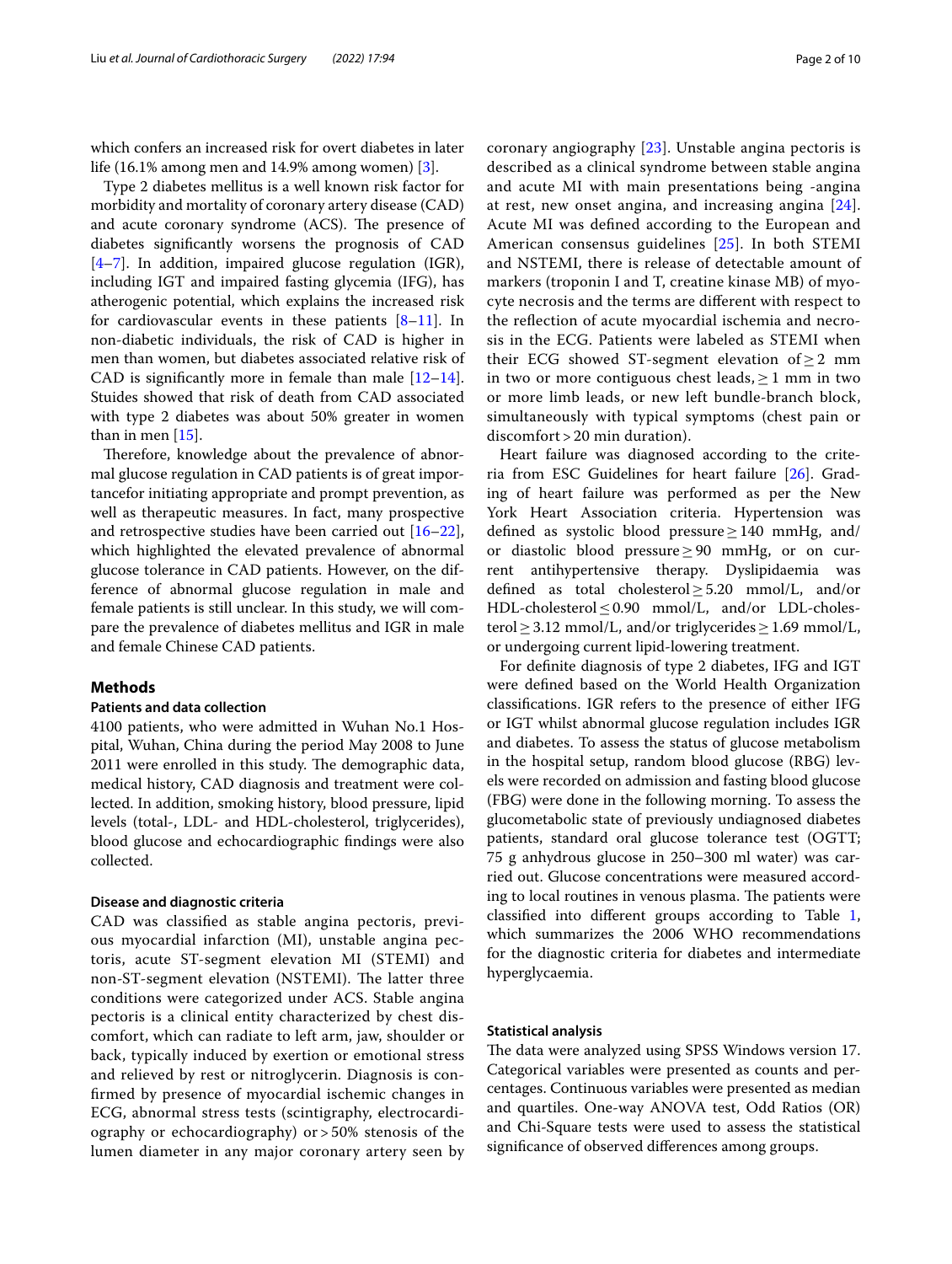#### <span id="page-2-0"></span>**Table 1** Classifcation of glucometabolic state

| Glucometabolic state      | Glucose concentration, mmol/L (mg/<br>dL) |                           |
|---------------------------|-------------------------------------------|---------------------------|
|                           | <b>OGTT</b>                               | <b>FPG</b>                |
| Normal glucose regulation |                                           |                           |
| Fasting                   | < 6.1(110)                                | < 6.1(110)                |
| 2 h post-load             | < 7.8(140)                                |                           |
| IGT                       |                                           |                           |
| Fasting                   | < 7.0(126)                                | < 7.0(126)                |
| 2 h post-load             | 7.8-11.0 (140-199)                        |                           |
| IFG                       |                                           |                           |
| Fasting                   | $6.1 - 7.0$ (110 $-126$ )                 | $6.1 - 7.0$ (110 $-126$ ) |
| 2 h post-load             | < 7.8(140)                                |                           |
| New DM (NDM)              |                                           |                           |
| Fasting                   | $>$ 7.0 (126)                             | $\geq$ 7.0 (126)          |
| 2 h post-load             | >11.1(126)                                |                           |

#### **Results**

## **The basic characters for subjects**

Out of the 4100 patients, 94 were primarily screened for diabetes rather than CAD. In this population, the male patients accounted for 70.2%) ( $n=2811$ ). The age of the patients varied from 28 to 89 years. 636 male and 317 female subjects were known diabetics. Based on the available OGTT results, the subjects were further divided into diferent groups according to their fnal diagnosis as shown in Fig. [1](#page-3-0). The patients' baseline demographics, including age, weight, systolic and diastolic blood pressure and heart rate were analyzed and summarized as shown in Table [2.](#page-3-1)

In both male and female groups, patients' age with diabetes was older than those without diabetes  $(p < 0.01)$ . For diabetic patients in the two groups, females were older than males. In contrast, there were no signifcant diferences in age (*p*>0.05) between male and female IGR population. The systolic blood pressure was higher in diabetic women than in men  $(p < 0.01)$ , but not in IGR patients. There was no significant difference in diastolic pressure  $(p > 0.05)$  Heart rate was significantly higher in diabetic patients than non-diabetic patients irrespective of sex  $(p<0.01)$ . However, there was no significant difference in heart rate for diabetics and IGR patients in both genders  $(p>0.05)$ .

#### **CAD diagnosis for the subjects**

The different types of coronary heart disease and baseline medical history of patients were summarized in Table [3](#page-4-0). For diabetic and IGR patients, unstable angina pectoris was the most common form of CAD, and female had a predominance. Most of the patients with NSTEMI had diabetes mellitus (female- 92% and male- 71%). Hypertension was more common in the female group, irrespective of glucometabolic state, with a prevalence of 77%. The number of male smokers exceeded the females. However, 61% of women,who were currently smoking, had diabetes mellitus as compared to only 46% for men.

#### **Pharmacological treatment**

Drugs administered to the patients were shown in Table [4.](#page-5-0) There was a slight difference in the proportion of drugs prescribed to men and women. Aspirin was the most frequent drug to be used (97% in men and 92% in women), while diuretics were less common. β-blocker, ACEI/ARB, Statins and anti-platelet drugs were more commonly used in males (in both DM and IGR groups),whereas diuretics and CCB were more common in females. Of note, diuretics were more extensively administered to DM and IGR patients compared to those without diabetes in males, but this was diferent in females, where the proportion of patients receiving this drug was much less in IGR patients.

23% of diabetic patients in both groups were on insulin therapy, whereas oral hypoglycemic drugs were more commonly used in male diabetics. Besides, there was no diference in the proportion of male and female diabetics who were on combined treatment or on diet.

#### **Echocardiography fndings**

Echocardiography fndings were shown in Table [5](#page-6-0). Left and right atrial end-systolic diameters, left ventricular end-diastolic diameter and the ejection fraction were signifcantly diferent in both diabetic males and females compared to their non-diabetic counterparts respectively (*p*<0.05). Comparing echocardiography fndings in males with IGR and those without diabetes, there was a signifcant diference only in left atrial dimension and ejection fraction  $(p<0.05)$  whereas there is no significant difference in any echocardiography fnding between females with IGR and those with no DM.

#### **Lipid profle and blood glucose analysis**

Table [6](#page-7-0) summarized the hematological analysis. There were no significant differences  $(p > 0.05)$  in the total cholesterol and LDL-C levels between patients with IGR and diabetes compared to non-diabetic patients. On the contrary, HDL-C levels were signifcantly higher in normal patients  $(p<0.05)$  compared to male and female diabetics, as well as female IGR patients. Besides triglyceride levels was signifcantly higher only in diabetic men relative to normal ones ( $p < 0.05$ ) while no similar results were encountered in the remaining groups.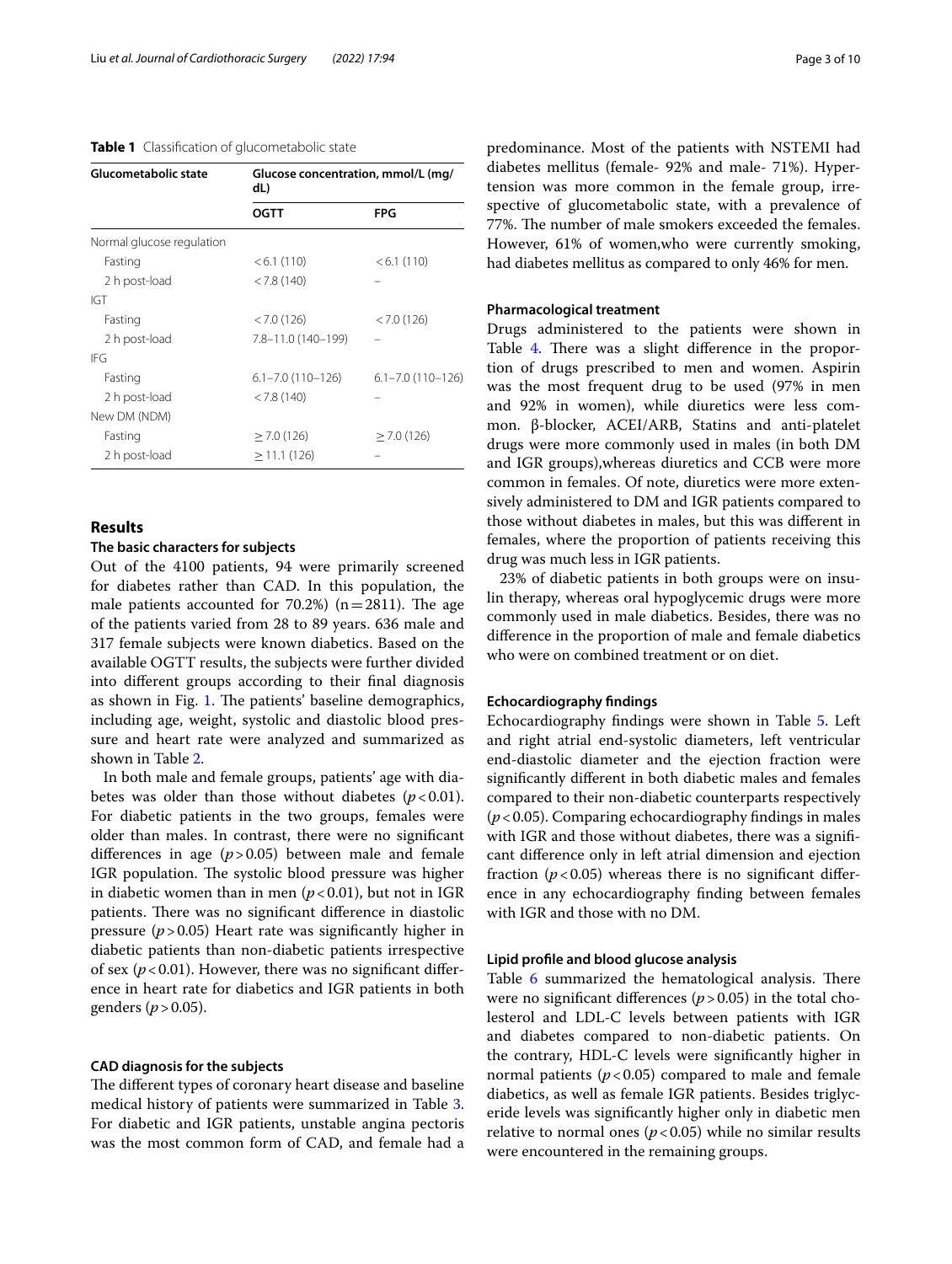<span id="page-3-0"></span>Concerning the blood glucose analysis, all the parameters were signifcantly higher in the diabetic than the normal groups in men as well as women but no similar

<span id="page-3-1"></span>

| <b>Characteristics</b>    | Male ( $n = 1340$ ) |               |                 |                     | Female ( $n = 572$ ) |               |                 |                     |  |
|---------------------------|---------------------|---------------|-----------------|---------------------|----------------------|---------------|-----------------|---------------------|--|
|                           | DM $(n=636)$        | NDM $(n=83)$  | $IGR (n = 283)$ | Normal<br>$(n=338)$ | DM $(n=317)$         | NDM $(n=41)$  | $IGR (n = 105)$ | Normal<br>$(n=109)$ |  |
| Age (years)               | $62(54 - 70)$       | 58 (54-67)    | $59(52-69)$     | $60(53-69)$         | $68(61 - 74)$        | 64 (59-70)    | $63(55-68)$     | $63(57-68)$         |  |
| Weight (kg)               | 72 (65-78)          | $71(64 - 80)$ | 72 (66-78)      | $70(63 - 75)$       | $63(55 - 70)$        | $65(55-80)$   | $61(56-69)$     | $60(54-67)$         |  |
| Systolic BP<br>(mmHq)     | 130 (120–145)       | 130 (120–143) | 130 (120–140)   | 130 (120–140)       | 140 (120-158)        | 142 (130–160) | 130 (120–142)   | 30 (120-144)        |  |
| Diastolic BP<br>(mmHq)    | 80 (70-89)          | 85 (74-90)    | 80 (70-90)      | $80(73 - 88)$       | 80 (70-90)           | 85 (76-90)    | 80 (72-90)      | $80(73 - 83)$       |  |
| Heart rate<br>(beats/min) | $72(65 - 80)$       | 73 (65 - 78)  | $70(63 - 78)$   | $70(62 - 77)$       | 72 (65-79)           | $71(67 - 78)$ | 70 (65 - 78)    | $70(62 - 77)$       |  |

Data were median (lower–upper quartiles)

DM, diabetes mellitus; NDM, new diabetes mellitus; IGR, impaired glucose regulation

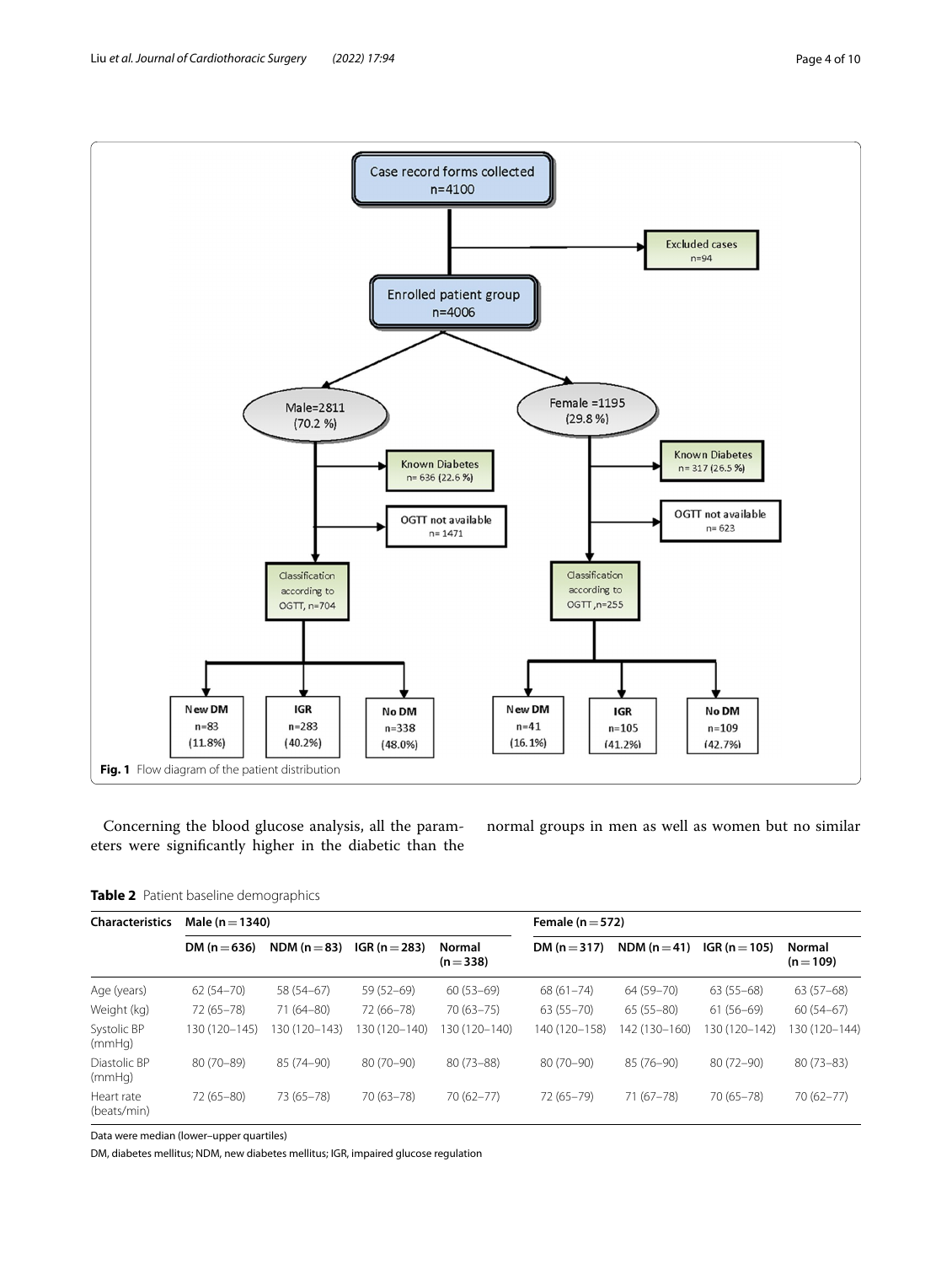| Type            | Male          |               |                   |                      |                      | Female        |                |                |                      |                     |
|-----------------|---------------|---------------|-------------------|----------------------|----------------------|---------------|----------------|----------------|----------------------|---------------------|
|                 | $DM(n = 636)$ | $NDM(n=83)$   | $= 283$<br>IGR (n | Normal ( $n = 338$ ) | Total ( $n = 1340$ ) | $DM(n = 317)$ | NDM ( $n=41$ ) | $IGR(n = 105)$ | Normal ( $n = 109$ ) | Total ( $n = 572$ ) |
| S               |               |               |                   |                      |                      |               |                |                |                      |                     |
| SAP             | 20(3)         | 4 (5)         | 9(3)              | 25 <sub>(7)</sub>    | 58(4)                | 24(8)         | 2(5)           | 17(16)         | 15 (14)              | 58 (10)             |
| Previous MI     | 128(20)       | 8(10)         | 5<br>43(1)        | 38 (11)              | 217 (16)             | 41 (13)       | 6(15)          | $\frac{8}{8}$  | 6(6)                 | 61 (11)             |
|                 |               |               |                   |                      |                      |               |                |                |                      |                     |
| SP              | 319 (50)      | 39 (47)       | 151(53)           | 215 (64)             | 724 (54)             | 81(57)        | 24 (59)        | 68 (65)        | 81 (74)              | 354 (62)            |
| STEMI           | 120(19)       | 29 (35)       | 68 (24)           | 55 (16)              | 272 (20)             | 49(16)        | 7(17)          | 12(11)         | $7(6)$               | 75 (13)             |
| <b>NSTEMI</b>   | 49(8)         | 3(4)          | 12(4)             | 5(2)                 | 69(5)                | 22(7)         | 2(5)           | $\circ$        | $\circ$              | 24(4)               |
| Medical history |               |               |                   |                      |                      |               |                |                |                      |                     |
| Hypertension    | 461 (73)      | 53 (64)       | 172(61)           | 203 (60)             | 889 (66)             | 258 (81)      | 31 (76)        | 74(71)         | 79 (73)              | 442 (77)            |
| Stroke          | 12(2)         | $\frac{1}{2}$ | 5(2)              | $1\ (\leqslant\!1)$  | 18(1)                | $7(2)$        | 1(2)           | $\circ$        | 3(3)                 | $11(2)$             |
| Heart failure   | 117(18)       | 13(16)        | 43 (15)           | 34 (10)              | 207 (15)             | 72 (23)       | 8(20)          | 13(12)         | 16(15)               | 109 (19)            |
| Smoking         |               |               |                   |                      |                      |               |                |                |                      |                     |
| Current         | 367 (58)      | 54 (65)       | 182 (64)          | 95 (58)              | 798 (60)             | 19(6)         | 5(12)          | $4(4)$         | 3(3)                 | 31(5)               |
| Former          | 43(7)         | 3(4)          | 14(5)             | 24 (7)               | 84(6)                | 2(1)          | $\circ$        | (1)            | $\circ$              | 3(1)                |
| Never           | 226 (35)      | 26(31)        | $87(3^{\circ})$   | 119 (35)             | 458 (34)             | 296 (93)      | 36 (88)        | 100(95)        | 106(97)              | 538 (94)            |

<span id="page-4-0"></span>

| I<br>١                                       |
|----------------------------------------------|
| J<br>j                                       |
| j<br>í                                       |
| うこり 一つりこうりょう クタミークりょう てっちょう りょうりょう<br>١<br>5 |
| ١<br>1<br>l                                  |
| ۱<br>ı<br>IJ<br>٥<br>ï                       |

Liu *et al. Journal of Cardiothoracic Surgery (2022) 17:94* Page 5 of 10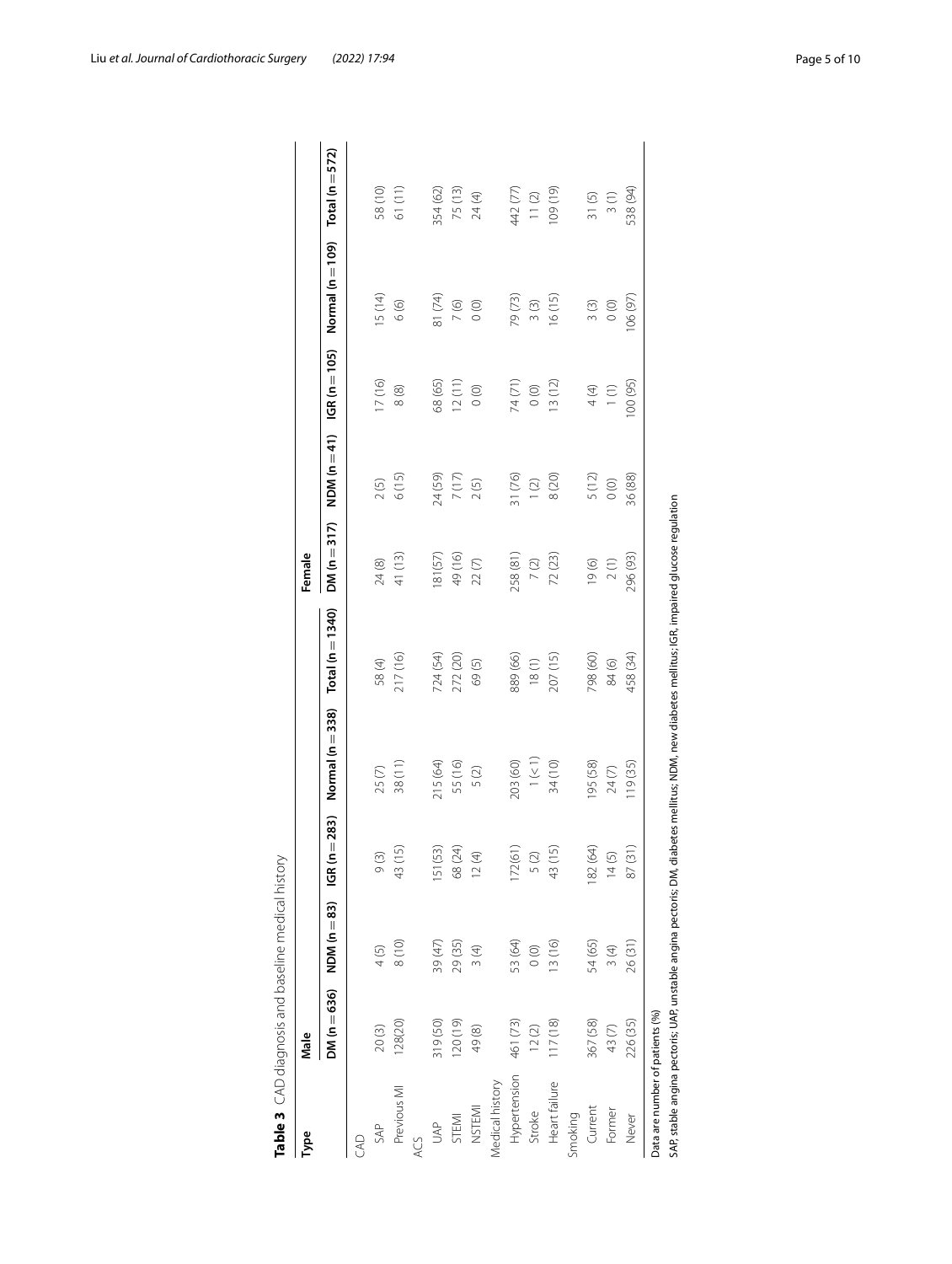| Normal ( $n = 109$ )<br>85 (78)<br>17(16)<br>74 (68)<br>07 (98)<br>86 (79)<br>54 (50)<br>89 (82)<br>90 (87)<br>$IGR(n = 105)$<br>77 (73)<br>92 (88)<br>88 (84)<br>12(11)<br>64 (61)<br>96(91)<br>85(81)<br>85(81)<br>NDM ( $n=41$ )<br>41 (100)<br>31 (76)<br>6(15)<br>26 (63)<br>35 (85)<br>32 (78)<br>38 (93)<br>29(71)<br>$DM(n=317)$<br>225 (71)<br>251 (79)<br>09 (34)<br>170(53)<br>73 (23)<br>40 (13)<br>267 (84)<br>238 (75)<br>(09) 061<br>282 (89)<br>254 (80)<br>Total (n $=$ 1340)<br>(18)060<br>721 (54)<br>1167(87)<br>266 (20)<br>202 (90)<br>439 (70)<br>1189 (89)<br>305 (97)<br>Normal ( $n = 338$ )<br>276 (82)<br>290 (86)<br>40 (12)<br>312 (92)<br>247 (73)<br>334 (99)<br>317 (94)<br>177 (52)<br>$= 283$<br>154 (54)<br>254 (90)<br>55 (19)<br>252 (89)<br>207 (73)<br>276 (98)<br>254 (90)<br>233 (82)<br>1GR (n<br>NDM ( $n=83$ )<br>63 (76)<br>82 (99)<br>61 (74)<br>70 (84)<br>75 (90)<br>45 (54)<br>80 (96)<br>18(22)<br>$DM(n = 636)$<br>153 (24)<br>520 (82)<br>563 (89)<br>345 (54)<br>422 (66)<br>613 (96)<br>538 (85)<br>364 (67)<br>147 (23)<br>77(12)<br>553 (87)<br><b>Ippidogrel</b><br>Oral agents<br>Combined<br><b>DM</b> drugs<br>ACEI/ARB<br><b>B-Blocker</b><br>Diuretics<br>Nitrates<br>Aspirin<br>Insulin<br>Statins<br>ij | Type          | Male  |  |  | Female |  |                     |
|--------------------------------------------------------------------------------------------------------------------------------------------------------------------------------------------------------------------------------------------------------------------------------------------------------------------------------------------------------------------------------------------------------------------------------------------------------------------------------------------------------------------------------------------------------------------------------------------------------------------------------------------------------------------------------------------------------------------------------------------------------------------------------------------------------------------------------------------------------------------------------------------------------------------------------------------------------------------------------------------------------------------------------------------------------------------------------------------------------------------------------------------------------------------------------------------------------------------------------------------------------------------------|---------------|-------|--|--|--------|--|---------------------|
|                                                                                                                                                                                                                                                                                                                                                                                                                                                                                                                                                                                                                                                                                                                                                                                                                                                                                                                                                                                                                                                                                                                                                                                                                                                                          |               |       |  |  |        |  | Total ( $n = 572$ ) |
|                                                                                                                                                                                                                                                                                                                                                                                                                                                                                                                                                                                                                                                                                                                                                                                                                                                                                                                                                                                                                                                                                                                                                                                                                                                                          |               |       |  |  |        |  | 424 (74)            |
|                                                                                                                                                                                                                                                                                                                                                                                                                                                                                                                                                                                                                                                                                                                                                                                                                                                                                                                                                                                                                                                                                                                                                                                                                                                                          |               |       |  |  |        |  | 457 (80)            |
|                                                                                                                                                                                                                                                                                                                                                                                                                                                                                                                                                                                                                                                                                                                                                                                                                                                                                                                                                                                                                                                                                                                                                                                                                                                                          |               |       |  |  |        |  | 144 (25)            |
|                                                                                                                                                                                                                                                                                                                                                                                                                                                                                                                                                                                                                                                                                                                                                                                                                                                                                                                                                                                                                                                                                                                                                                                                                                                                          |               |       |  |  |        |  | 493 (86)            |
|                                                                                                                                                                                                                                                                                                                                                                                                                                                                                                                                                                                                                                                                                                                                                                                                                                                                                                                                                                                                                                                                                                                                                                                                                                                                          |               |       |  |  |        |  | 347 (61)            |
|                                                                                                                                                                                                                                                                                                                                                                                                                                                                                                                                                                                                                                                                                                                                                                                                                                                                                                                                                                                                                                                                                                                                                                                                                                                                          |               |       |  |  |        |  | 407 (71)            |
|                                                                                                                                                                                                                                                                                                                                                                                                                                                                                                                                                                                                                                                                                                                                                                                                                                                                                                                                                                                                                                                                                                                                                                                                                                                                          |               |       |  |  |        |  | 526 (92)            |
|                                                                                                                                                                                                                                                                                                                                                                                                                                                                                                                                                                                                                                                                                                                                                                                                                                                                                                                                                                                                                                                                                                                                                                                                                                                                          |               |       |  |  |        |  | 463 (81)            |
|                                                                                                                                                                                                                                                                                                                                                                                                                                                                                                                                                                                                                                                                                                                                                                                                                                                                                                                                                                                                                                                                                                                                                                                                                                                                          |               |       |  |  |        |  |                     |
|                                                                                                                                                                                                                                                                                                                                                                                                                                                                                                                                                                                                                                                                                                                                                                                                                                                                                                                                                                                                                                                                                                                                                                                                                                                                          |               |       |  |  |        |  |                     |
|                                                                                                                                                                                                                                                                                                                                                                                                                                                                                                                                                                                                                                                                                                                                                                                                                                                                                                                                                                                                                                                                                                                                                                                                                                                                          |               |       |  |  |        |  |                     |
|                                                                                                                                                                                                                                                                                                                                                                                                                                                                                                                                                                                                                                                                                                                                                                                                                                                                                                                                                                                                                                                                                                                                                                                                                                                                          |               |       |  |  |        |  |                     |
|                                                                                                                                                                                                                                                                                                                                                                                                                                                                                                                                                                                                                                                                                                                                                                                                                                                                                                                                                                                                                                                                                                                                                                                                                                                                          | No drugs/Diet | 48(8) |  |  | 34(11) |  |                     |

<span id="page-5-0"></span>

| į<br>ś                             |  |
|------------------------------------|--|
| $\mathbf$                          |  |
| .<br>)                             |  |
|                                    |  |
|                                    |  |
| ; c c ; + 1 c c ; c c c c c c<br>J |  |
| יי יי יי ה<br>j                    |  |
| Ï                                  |  |
|                                    |  |

Liu *et al. Journal of Cardiothoracic Surgery (2022) 17:94* Page 6 of 10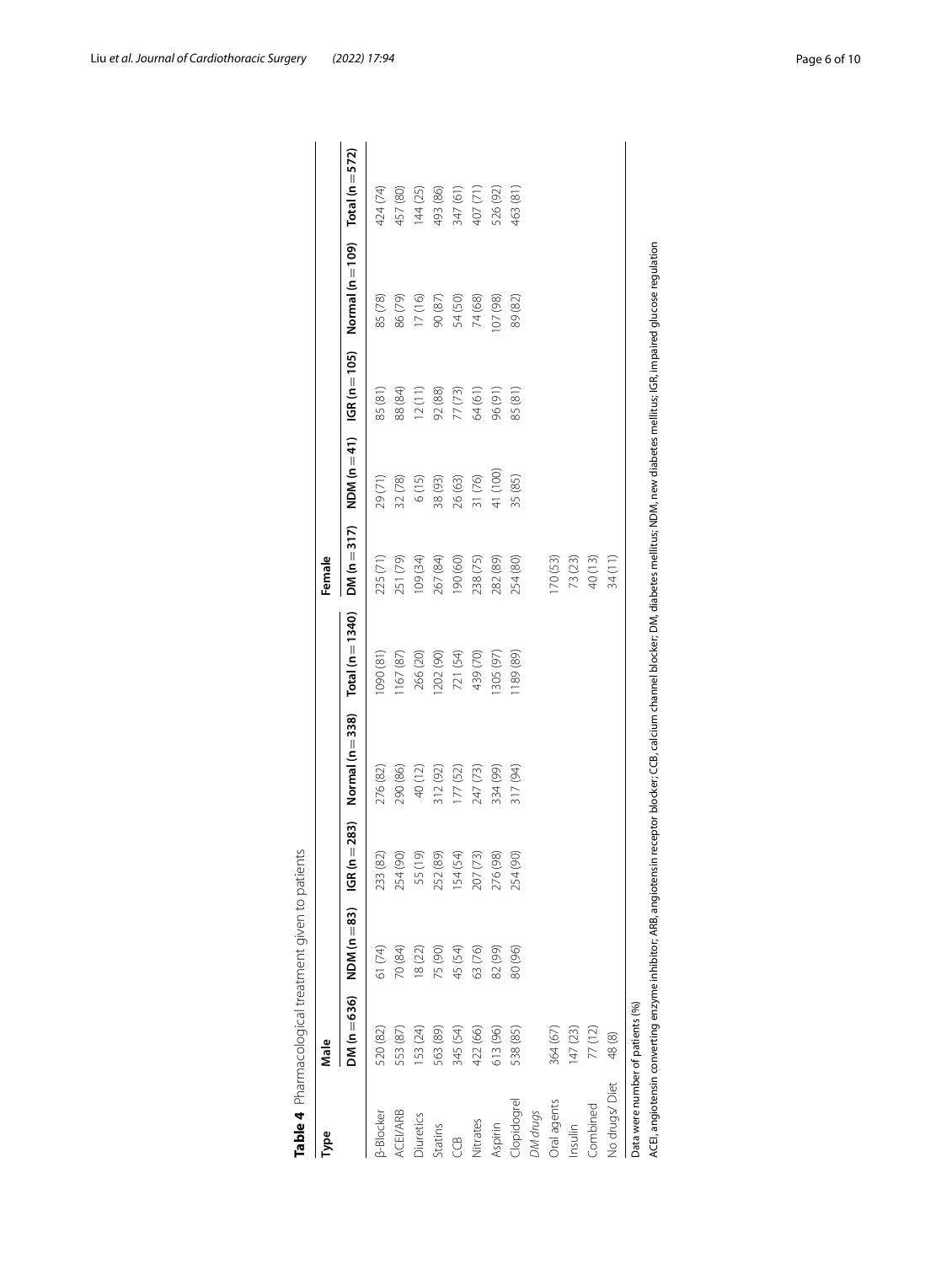|      | $Male(n = 1340)$ |              |                 |                  | Female( $n = 572$ ) |              |                 |                  |
|------|------------------|--------------|-----------------|------------------|---------------------|--------------|-----------------|------------------|
|      | DM $(n=636)$     | NDM $(n=83)$ | $IGR (n = 283)$ | Normal $(n=338)$ | DM $(n=317)$        | $NDM(n=41)$  | $IGR (n = 105)$ | Normal $(n=109)$ |
| L.A  | 3.9(3.6,4.3)     | 3.7(3.3,4.1) | 3.7(3.5,4.1)    | 3.7(3.4,4.0)     | 3.8(3.5,4.2)        | 3.8(3.4,4.0) | 3.6(3.4,3.9)    | 3.6(3.3.4.1)     |
| L.V  | 5.0(4.7.5.5)     | 5.0(4.7.5.4) | 4.9(4.6,5.3)    | 4.8(4.5.5.2)     | 4.8(4.5,5.3)        | 4.7(4.5.5.1) | 4.6(4.3,4.8)    | 4.6(4.4,5.0)     |
| R.A  | 3.7(3.5,4.0)     | 3.8(3.5,4.0) | 3.7(3.5,4.0)    | 3.7(3.4,3.9)     | 3.6(3.3.3.9)        | 3.4(3.2,3.8) | 3.4(3.2,3.6)    | 3.5(3.3.3.7)     |
| R.V  | 3.6(3.3.3.8)     | 3.6(3.3.3.9) | 3.6(3.3.3.8)    | 3.6(3.3.3.8)     | 3.4(3.2,3.7)        | 3.3(3.0,3.5) | 3.3(3.1,3.6)    | 3.4(3.2,3.6)     |
| Ao   | 3.4(3.2,3.7)     | 3.5(3.2,3.6) | 3.4(3.1,3.7)    | 3.4(3.2,3.6)     | 3.3(3.1,3.6)        | 3.3(3.1,3.5) | 3.4(3.0,3.6)    | 3.3(3.1,3.6)     |
| FF.  | 60               | 60           | 61              | 64               | 62                  | 64           | 66              | 66               |
|      | (50.67)          | (47,66)      | (55,68)         | (56,70)          | (50,69)             | (59,70)      | (62,70)         | (60,70)          |
| IVS. |                  |              |                 |                  |                     |              | 0.9             | 0.9              |

<span id="page-6-0"></span>**Table 5** Echocardiography findings

Data are median (lower–upper quartiles)

LA, left atrium; RA, right atrium; LV, left ventricle; RV, right ventricle; Ao, aortic root; IVS, interventricular septum; EF, ejection fraction; DM. diabetes mellitus; NDM, new diabetes mellitus; IGR, impaired glucose regulation

trend was noted when comparing IGR patients to those with no DM.

# **Glucometabolic status analysis**

The glucometabolic states were categorized as shown in Table [7](#page-7-1). In this population, 24% ( $n=953$ ) of the individuals were known to have type 2 diabetes mellitus, amongst which 23% were male ( $n=636$ ) and 27% ( $n=317$ ) were female. 959 patients (male,  $n=704$ ; female,  $n=255$ ) underwent OGTT in order to assess their glucometabolic state. The test showed that 83 male patients  $(12%)$  and 41 female patients (16%) had type 2 diabetes  $(p > 0.05)$ . In addition, another  $40\%$  (n=283) of men and  $41\%$  $(n=105)$  of female had IGR (which refers to the presence of either IFG or IGT)  $(p > 0.05)$ . Thus, among the classified group, only 19% ( $n=109$ ) women and 25% ( $n=338$ ) men showed the normal glucose regulation, implying a higher prevalence of abnormal glucose regulation in females ( $p < 0.01$ ). The prevalence of DM was higher in females than male  $(p<0.01)$ , while prevalence of IGR was not significantly different  $(p=0.17)$  in the 2 groups. The odd ratio (OR) among the classifed group showed that women were signifcantly more prone to have diabetes mellitus or IGT than men,with an OR of 1.44 and 1.43 respectively.

#### **Discussion**

In this study, we investigated the prevalence of abnormal glucose regulation in men and women in Chinese CAD patients.We found that there was a high prevalence of abnormal glucose metabolism in patients with CAD. The prevalence of diabetes mellitus and IGT was more common in women than men.

One study reported that 9.7% of the adult population (10.6% men and 8.8% women) were sufering from DM and 15.5% had prediabetes (16.1% men and 14.9%

women) in China [[3\]](#page-8-2), among general population of China. We found that 75% men and 81% women with CAD had abnormal glucose regulation, which is consistent with the China Heart Survey [\[27](#page-9-1)], which revealed that about 80% of CAD patients had AGR.

Several studies indicated a greater relative risk of CAD with diabetes [\[16,](#page-8-10) [28](#page-9-2)] and hyperglycaemia [[29–](#page-9-3)[31](#page-9-4)] among women than men, though absolute risk of CAD in male is higher regardless of diabetes. In accordance with the International Diabetes Federation, type 2 diabetes mellitus was more common in males than females in general population, however, there will be a little gender diference in 2010 and 2030. In 2010, it was expected that 1.1 million more women than men would sufer from diabetes (143 million women vs 142 million men) and this diference is anticipated to be almost six million by 2030 (222 million vs 216 million). However, in Chinese population, prevalence of type 2 diabetes and IGT is still more common in men. In this study, we demonstrated there was a female predominance in AGR with respect to CAD patients. According to our data, 27% of women  $(n=317)$  were known diabetic patients compared to 23% male ( $n=636$ ), and a further 16% women and 12% men were newly diagnosed diabetics after OGTT. The proportion of patients having type 2 diabetes at the beginning of the survey was lower as compared to that of China Heart Survey (32.8%) [\[27\]](#page-9-1) and Euro Heart Survey (31%) [\[32](#page-9-5)], which may be due to the fact that many patients had no screening for diabetes before admission. Among the classified patients, no more than 19% ( $n=109$ ) women and  $25\%$  (n=338) men were with normal glucose regulation. Our fnding was in agreement with a previous study in Europe [\[33\]](#page-9-6), which showed similar percentage of women with normal glucose metabolism while that of men corresponded to 27%. Besides, prevalence of IGR was only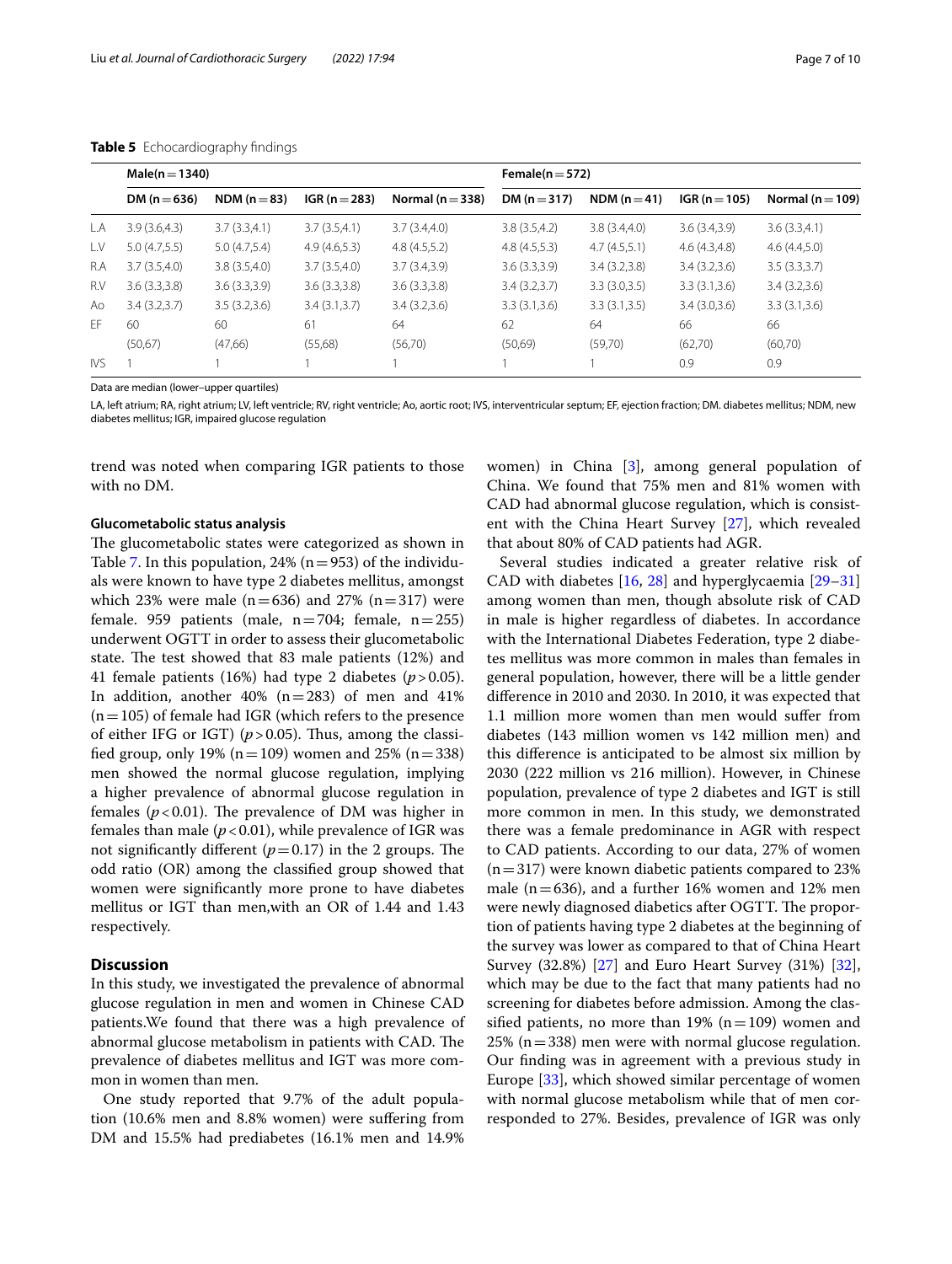|               | Male ( $n = 1340$ ) |                  |                  |                     | Female ( $n = 572$ ) |                  |                  |                     |
|---------------|---------------------|------------------|------------------|---------------------|----------------------|------------------|------------------|---------------------|
|               | DM ( $n = 636$ )    | NDM ( $n = 83$ ) | $IGR (n = 283)$  | Normal<br>$(n=338)$ | DM $(n=317)$         | NDM $(n=41)$     | $IGR (n = 105)$  | Normal<br>$(n=109)$ |
| Lipid profile |                     |                  |                  |                     |                      |                  |                  |                     |
| TC            | 3.81 (3.28,4.55)    | 3.92 (3.50,5.08) | 4.07 (3.41,4.71) | 3.99 (3.38,4.61)    | 4.05 (3.47,4.76)     | 4.31 (3.67,5.02) | 4.17 (3.58,4.83) | 4.46 (3.70,4.96)    |
| HDL-C         | 1.04 (0.88.1.24)    | 0.90,1.24)       | 1.10 (0.94,1.28) | 1.12(0.97, 1.30)    | 1.16 (0.95.1.39)     | 1.27 (1.08,1.54) | 1.23 (1.07,1.45) | 1.34 (1.14,1.54)    |
| LDL-C         | 1.96 (1.54,2.51)    | 2.22(1.77, 3.05) | 2.20 (1.64,2.66) | 2.13 (1.62,2.63)    | 2.11 (1.61, 2.75)    | 2.41 (1.61,2.82) | 2.03 (1.60,2.52) | 2.31 (1.71,2.71)    |
| TG.           | 1.52 (1.10.2.20)    | 1.48(1.12, 2.31) | 1.39 (1.04,2.04) | .35 (0.98.1.93)     | 1.44 (1.06.2.02)     | 1.48 (1.15,2.04) | 1.54 (1.10,2.01) | 1.39 (1.01.1.84)    |
| Blood glucose |                     |                  |                  |                     |                      |                  |                  |                     |
| RBG           | 10.4(7.6, 12.7)     | 9.7(8.1, 13.1)   | 6.8(5.4,7.6)     | 6.3(5.3,7.3)        | 13.2 (9.6,15.6)      | 10.1 (8.0, 11.5) | 7.4(6.2,10.2)    | 6.7(6.4,7.3)        |
| <b>FBG</b>    | 6.7(5.3,7.9)        | 5.7(4.9,6.5)     | 4.9(4.4.5.4)     | 4.7(4.0.5.0)        | 7(6.1, 9.6)          | 5.6(5.6.6.6)     | 4.9(4.8,5.0)     | 4.8(4.5,5.1)        |
| OGTT-0Hr      | 5.7(4.8,6.6)        | 5.1(4.8.5.6)     | 4.4(4.0.5.2)     | 4.4(4.1, 4.8)       | 6.4(5.1, 9.1)        | 5.4(4.9.5.9)     | 4.6(4.4.4.9)     | 4.4(4.1, 4.5)       |
| OGTT-2Hr      | 14.2 (12.0,15.3)    | 13.2 (12.5,15.0) | 9.1(8.5,9.7)     | 6.0(5.3,7.0)        | 13.6 (12.1,15.8)     | 12.3 (11.6,13.6) | 8.3(7.8,8.6)     | 6.1(5.6,6.7)        |
| HbA1C         | 6.6(6.2,7.6)        | 6(5.9,6.4)       | 5.7(5.3,6.4)     | 5.6(5.4,5.8)        | 7.2(6.6,8.5)         | 6.1(6.1, 6.2)    | 6.1(5.9,6.2)     | 5.6(5.3,5.9)        |

#### <span id="page-7-0"></span>**Table 6** Lipid profle and blood glucose analysis of patients

Data were median (lower–upper quartiles)

TC, total cholesterol; HDL-C, high density lipoprotein-cholesterol; LDL-C, low density lipoprotein-cholesterol; TG, triglyceride; RBG, random blood glucose; FBG, fasting blood glucose; DM, diabetes mellitus; NDM, new diabetes mellitus; IGR, impaired glucose regulation

<span id="page-7-1"></span>

| Table 7 Glucose regulation in men and women in the study population |  |
|---------------------------------------------------------------------|--|
|---------------------------------------------------------------------|--|

| Population |           | Glucometabolic status |     |     |               | <b>Total</b> | P value |
|------------|-----------|-----------------------|-----|-----|---------------|--------------|---------|
|            | <b>DM</b> | <b>NDM</b>            | IGT | IFG | <b>Normal</b> |              |         |
| Women      | 317       | 41                    | 97  | 8   | 109           | 572          | 0.003   |
| Men        | 636       | 83                    | 274 |     | 338           | 1340         |         |
| Total      | 953       | '24                   | 371 |     | 447           | 1912         |         |

DM, diabetes mellitus; NDM, new diabetes mellitus; IGT, impaired glucose tolerance; IFG, impaired fasting glycemia

Pearson Chi-Square Test is used and a value of *p*<0.05 is considered signifcant

slightly elevated in females than males (41% vs 40%), which was 39% vs 35% in previous study.

As previously reported [\[34–](#page-9-7)[36\]](#page-9-8), there is a gender disparity in management of CAD in men and women. The main reasons for this difference included gender bias, clinical inertia, fnancial grounds and other socioeconomic issues. In our study, we found that a majority of patients were administered with the evidence-based drug regimen (aspirin, beta-blockers, statins and ACE inhibitors or angiotensin receptor blockers [ARB]) as recommended by guidelines for the treatment of patients with established CAD [\[37](#page-9-9)]. Slightly larger proportion of male patients were receiving β-blockers, statins, ACEI/ARB and antithrombotic drugs than their female counterparts. In China, the increasing number of patients on appropriate treatment for CAD is due to recent advances in the medical feld and a higher level of public awareness about this disease. In addition, it is noteworthy that more patients were on double anti-platelet therapy, nitrates and CCBs than Euro Heart Survey [\[33\]](#page-9-6). Myocardial infarction was the main

diagnosis at admission in Europe, however, it was unstable angina in our study. Besides, there was a higher percentage of females than males on diuretics and nitrates, which can be explained by higher prevalence of heart failure among the former. Unstable angina pectoris was the most common diagnosis among our study population, in line with China Heart Survey  $[27]$ , There was a predominance in female patients and myocardial infarction presented more commonly in males [[38](#page-9-10)]. Moreover, hypertension and heart failure were more prevalent in females, which may further contribute to increase relative risk of mortality in diabetic females when compared to males with CAD. Studies showed an inverse relationship between high-density lipoprotein cholesterol (HDL-C) levels and the risk of coronary heart disease [[39,](#page-9-11) [40](#page-9-12)]. Walden et al. further explained the gender diference by stating that HDL cholesterol levels are lower in diabetic women than in diabetic men  $[41]$  $[41]$  $[41]$ . In our study, the HDL was higher in women diabetics. Due to the lipid-lowering treatment, the comparison between groups was inaccurate and unreliable.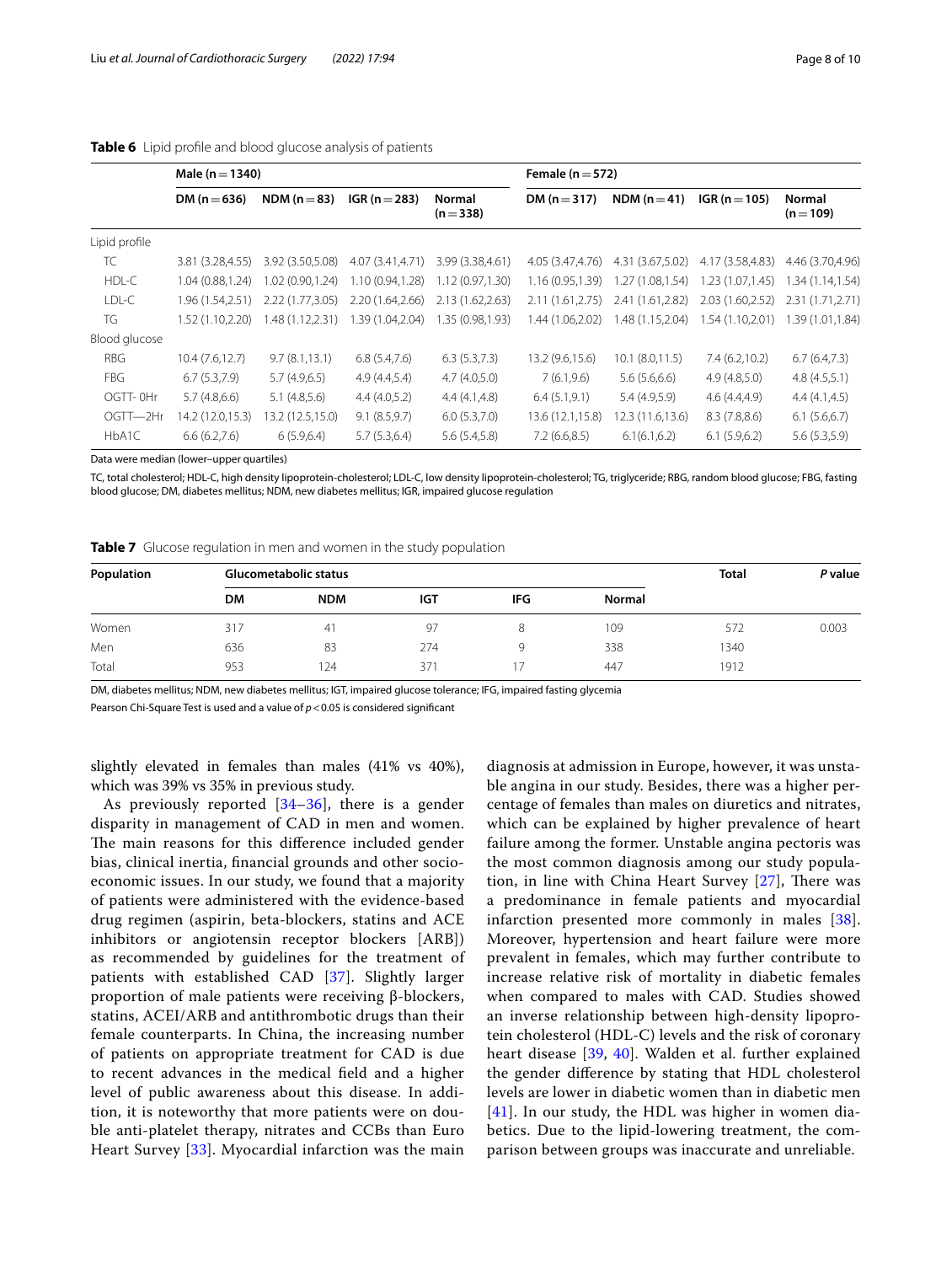# **Conclusion**

In conclusion, in this study, we found that glucometabolic abnormalities were very common in patients with CAD, and they were more prevalent in women than in men.

#### **Abbreviations**

CAD: Coronary artery disease; OR: Odd ratio; IGT: Impaired glucose tolerance; ACS: Acute coronary syndrome; IGR: Impaired glucose regulation; IFG: Impaired fasting glycemia; MI: Myocardial infarction; STEMI: ST-segment elevation MI; NSTEMI: Non-ST-segment elevation; RBG: Random blood glucose; FBG: Fasting blood glucose; ARB: Angiotensin receptor blockers; HDL-C: Highdensity lipoprotein cholesterol.

#### **Acknowledgements**

None.

#### **Author contributions**

JL is responsible to the guarantor of integrity of the entire study; study concepts and design; data analysis and l analysis; manuscript preparation and editing; data acquisition; LQH is responsible to the data analysis; WZ is responsible to the defnition of intellectual content; GFD is responsible to the literature research; YF is responsible to the data acquisition; YF is responsible to the literature research; LQT is responsible to the clinical studies; QLZ is responsible to the guarantor of integrity of the entire study; manuscript review. All authors read and approved the fnal manuscript.

# **Funding**

None.

#### **Availability of data and materials**

All data generated or analyzed during this study are included in this published article.

#### **Declarations**

#### **Ethics approval and consent to participate**

4100 patients, who were admitted in Wuhan No.1 Hospital, Wuhan, China during the period May 2008 to June 2011 were enrolled in this study.

#### **Consent for publication**

Not applicable.

#### **Competing interests**

The authors declare that they have no confict of interests.

Received: 15 April 2021 Accepted: 20 April 2022 Published online: 03 May 2022

#### **References**

- <span id="page-8-0"></span>1. Alam U, Asghar O, Azmi S, Malik RA. General aspects of diabetes mellitus. Handb Clin Neurol. 2014;126:211–22.
- <span id="page-8-1"></span>2. Saeedi P, Petersohn I, Salpea P, Malanda B, Karuranga S, Unwin N, et al. Global and regional diabetes prevalence estimates for 2019 and projections for 2030 and 2045: results from the International Diabetes Federation Diabetes Atlas, 9(th) edition. Diabetes Res Clin Pract. 2019;157:107843.
- <span id="page-8-2"></span>3. Yang W, Lu J, Weng J, Jia W, Ji L, Xiao J, et al. Prevalence of diabetes among men and women in China. N Engl J Med. 2010;362(12):1090–101.
- <span id="page-8-3"></span>4. Adela R, Reddy PNC, Ghosh TS, Aggarwal S, Yadav AK, Das B, et al. Serum protein signature of coronary artery disease in type 2 diabetes mellitus. J Transl Med. 2019;17(1):17.
- 5. Rezende PC, Rahmi RM, Uchida AH, da Costa LM, Scudeler TL, Garzillo CL, et al. Type 2 diabetes mellitus and myocardial ischemic preconditioning in symptomatic coronary artery disease patients. Cardiovasc Diabetol. 2015;30(14):66.
- 6. Rezende PC, Hueb W, Rahmi RM, Scudeler TL, de Azevedo DFC, Garzillo CL, et al. Myocardial injury in diabetic patients with multivessel coronary artery disease after revascularization interventions. Diabetol Metab Syndr. 2017;9:92.
- <span id="page-8-4"></span>7. Arrieta F, Iglesias P, Pedro-Botet J, Tebar FJ, Ortega E, Nubiola A, et al. Diabetes mellitus and cardiovascular risk: working group recommendations of Diabetes and Cardiovascular Disease of the Spanish Society of Diabetes (SED, 2015). Aten Primaria. 2016;48(5):325–36.
- <span id="page-8-5"></span>Evans JM, Eades CE, Leese GP. The risk of total mortality and cardiovascular mortality associated with impaired glucose regulation in Tayside, Scotland, UK: a record-linkage study in 214 094 people. BMJ Open Diabetes Res Care. 2015;3(1):e000102.
- 9. Faeh D, William J, Yerly P, Paccaud F, Bovet P. Diabetes and pre-diabetes are associated with cardiovascular risk factors and carotid/femoral intimamedia thickness independently of markers of insulin resistance and adiposity. Cardiovasc Diabetol. 2007;24(6):32.
- 10. Mantyselka P, Korniloff K, Saaristo T, Koponen H, Eriksson J, Puolijoki H, et al. Association of depressive symptoms with impaired glucose regulation, screen-detected, and previously known type 2 diabetes: fndings from the Finnish D2D Survey. Diabetes Care. 2011;34(1):71–6.
- <span id="page-8-6"></span>11. Kabootari M, Hasheminia M, Azizi F, Mirbolouk M, Hadaegh F. Change in glucose intolerance status and risk of incident cardiovascular disease: Tehran Lipid and Glucose Study. Cardiovasc Diabetol. 2020;19(1):41.
- <span id="page-8-7"></span>12. Huebschmann AG, Huxley RR, Kohrt WM, Zeitler P, Regensteiner JG, Reusch JEB. Sex differences in the burden of type 2 diabetes and cardiovascular risk across the life course. Diabetologia. 2019;62(10):1761–72.
- 13. Bancks MP, Akhabue E, Rana JS, Reis JP, Schreiner PJ, Yano Y, et al. Sex differences in cardiovascular risk factors before and after the development of type 2 diabetes and risk for incident cardiovascular disease. Diabetes Res Clin Pract. 2020;166:108334.
- <span id="page-8-8"></span>14. Al-Salameh A, Chanson P, Bucher S, Ringa V, Becquemont L. Cardiovascular disease in type 2 diabetes: a review of sex-related diferences in predisposition and prevention. Mayo Clin Proc. 2019;94(2):287–308.
- <span id="page-8-9"></span>15. Huxley R, Barzi F, Woodward M. Excess risk of fatal coronary heart disease associated with diabetes in men and women: meta-analysis of 37 prospective cohort studies. BMJ. 2006;332(7533):73–8.
- <span id="page-8-10"></span>16. Ding Q, Funk M, Spatz ES, Whittemore R, Lin H, Lipska KJ, et al. Association of diabetes mellitus with health status outcomes in young women and men after acute myocardial infarction: results from the VIRGO study. J Am Heart Assoc. 2019;8(17):e010988.
- 17. Liang H, Guo YC, Chen LM, Li M, Han WZ, Zhang X, et al. Relationship between fasting glucose levels and in-hospital mortality in Chinese patients with acute myocardial infarction and diabetes mellitus: a retrospective cohort study. BMC Cardiovasc Disord. 2016;16(1):156.
- 18. Yang JH, Song PS, Song YB, Hahn JY, Choi SH, Choi JH, et al. Prognostic value of admission blood glucose level in patients with and without diabetes mellitus who sustain ST segment elevation myocardial infarction complicated by cardiogenic shock. Crit Care. 2013;17(5):R218.
- 19. Pres D, Gasior M, Strojek K, Gierlotka M, Hawranek M, Lekston A, et al. Blood glucose level on admission determines in-hospital and long-term mortality in patients with ST-segment elevation myocardial infarction complicated by cardiogenic shock treated with percutaneous coronary intervention. Kardiol Pol. 2010;68(7):743–51.
- 20. Tamita K, Katayama M, Takagi T, Yamamuro A, Kaji S, Yoshikawa J, et al. Newly diagnosed glucose intolerance and prognosis after acute myocardial infarction: comparison of post-challenge versus fasting glucose concentrations. Heart. 2012;98(11):848–54.
- 21. Soma P, Rheeder P. Unsuspected glucose abnormalities in patients with coronary artery disease. S Afr Med J. 2006;96(3):216–20.
- <span id="page-8-11"></span>22. Chih S, McQuillan BM, Kaye J, Beilby JP, Hung J. Abnormal glucose regulation in an Australian acute coronary syndrome population: a prospective study. Diabetes Res Clin Pract. 2008;81(3):303–9.
- <span id="page-8-12"></span>23. Fox K, Garcia MA, Ardissino D, Buszman P, Camici PG, Crea F, et al. Guidelines on the management of stable angina pectoris: executive summary: the task force on the management of stable angina pectoris of the European society of cardiology. Eur Heart J. 2006;27(11):1341–81.
- <span id="page-8-13"></span>24. Grech ED, Ramsdale DR. Acute coronary syndrome: unstable angina and non-ST segment elevation myocardial infarction. BMJ. 2003;326(7401):1259–61.
- <span id="page-8-14"></span>25. Alpert JS, Thygesen K, Antman E, Bassand JP. Myocardial infarction redefned–a consensus document of The Joint European Society of